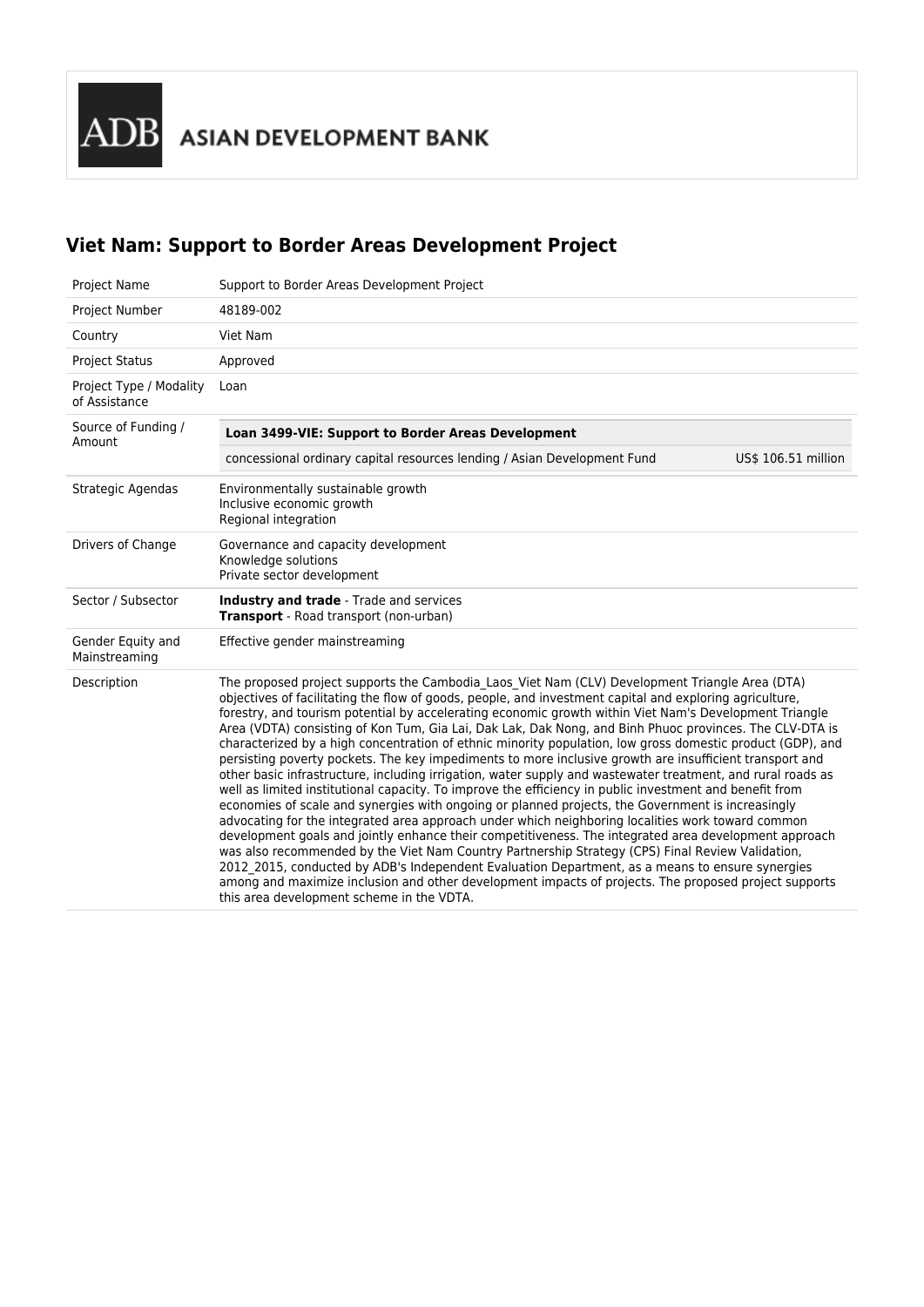Project Rationale and Linkage to Country/Regional **Strategy** 

Despite the steady increase in agricultural production and export as well as overall poverty reduction over the recent years, VDTA provinces are still faced with development challenges, particularly slow growth, persisting income and non-income inequality of vulnerable and disadvantaged groups, and low competitiveness primarily due to inadequate physical infrastructure, untapped business and livelihood development opportunities, and weak institutional capacity for investment planning and resource management. The VDTA has a population of 5,114,780, of whom 33% belong to ethnic minorities, spread over 51,552 km2. Approximately 77% of the population is rural and agriculture is the main livelihood. The GDP per capita in the VDTA stood at \$1,683 in 2014, about 80% of the national average. In 2014, the project provinces' average poverty rate\_at 9% based on the national poverty line\_was higher than the national average of 6%, but for ethnic minorities the average was 19%. In all VDTA provinces, the share of the ethnic minority poor among the total provincial poor is disproportionally high compared to the ethnic minority population share of the total provincial population, representing 47% in Binh Phuoc, 63% in Dak Lak, 62% in Dak Nong, 85% in Gia Lai, and 93% in Kon Tum, which suggest that the ethnic minorities are not benefiting as much from the development process. VDTA's ethnic minorities also have limited access to economic assets and opportunities as well as social services. The VDTA is the largest agricultural producer in the CLV-DTA, with the five main industrial crops being coffee, rubber, pepper, cassava and cashew kernels, which are traded on international commodity markets, but the low quality has prevented farmers and local traders from fully capturing existing and potential demand. The majority of exports are transported through Ho Chi Minh City (HCMC) port via arterial National Highway 14, to which some production areas in the VDTA are not connected and agricultural producers thereby miss a critical income opportunity. The VDTA has three major international border gates with facilities only adequate to handle the current level of trade. Although the VDTA has many interesting tourism features, visitor numbers are modest with limited growth due to underdeveloped basic infrastructure and tourism value chains.

The project will help VDTA overcome these constraints by (i) building greater and safer transport connectivity by upgrading critical roads linking producers to markets, and rural communes to commercial and administrative centres; (ii) improving access to schools and healthcare services; (iii) supporting transport and trade facilitation; (iv) promoting inclusive community based tourism to improve the livelihoods of rural people, especially ethnic minorities marginalized by recent economic development ; and (v) strengthening provincial capacity for more strategic investment planning and efficient project management. This integrated area approach will help rural communes to diversify economic and employment opportunities by connecting them to increasing trade and passenger flows.

Related policies and strategies. The project is aligned with Viet Nam's Socio-Economic Development Plan 2016\_2020 , which includes the objective of expanding the domestic market, promoting export, and sustaining a trading surplus. More specifically, the SEDP proposes to strengthen domestic markets and promote exports through a closer linkage between production, processing and distribution; improving the quality and competitiveness of local products, especially those which can be considered as Viet Nam's trademark ; and more fully utilizing existing and potential incentives under various trade agreements.

Impact Engine and gateway within the five VDTA provinces to wider regional and international markets established.

#### **Project Outcome**

| Description of Outcome                                                 | Movement of goods, vehicles, and people among the five VDTA<br>provinces increased                                                                                                                                                                                                                          |
|------------------------------------------------------------------------|-------------------------------------------------------------------------------------------------------------------------------------------------------------------------------------------------------------------------------------------------------------------------------------------------------------|
| <b>Progress Toward Outcome</b>                                         |                                                                                                                                                                                                                                                                                                             |
| <b>Implementation Progress</b>                                         |                                                                                                                                                                                                                                                                                                             |
| Description of Project Outputs                                         | Road infrastructure in five VDTA provinces rehabilitated<br>VDTA plans and facilities for transport and trade facilitation with a<br>focus on inclusive growth developed<br>Institutional capacity for VDTA investment planning, project design and<br>implementation, and resource management strengthened |
| Status of Implementation Progress (Outputs, Activities, and<br>(Issues |                                                                                                                                                                                                                                                                                                             |
| Geographical Location                                                  |                                                                                                                                                                                                                                                                                                             |

#### **Safeguard Categories**

| Environment              | к. |
|--------------------------|----|
| Involuntary Resettlement | к  |
| Indigenous Peoples       | B  |

#### **Summary of Environmental and Social Aspects**

| <b>Environmental Aspects</b> |  |
|------------------------------|--|
| Involuntary Resettlement     |  |
| Indigenous Peoples           |  |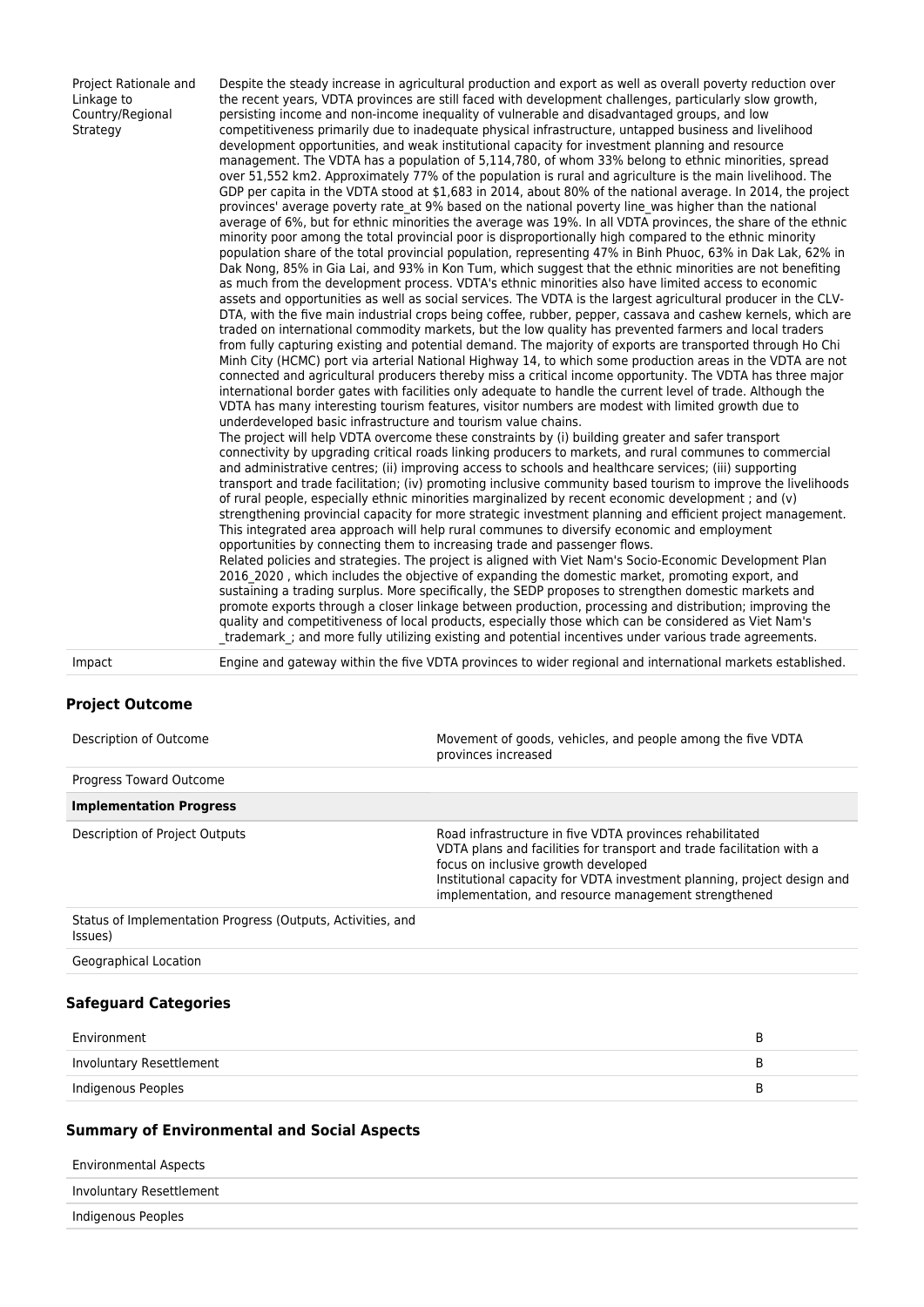### **Stakeholder Communication, Participation, and Consultation**

| During Project Design         | The Project will be designed in a consultative and participatory manner. Views and suggestions from<br>relevant stakeholders, particularly central and provincial governments (i.e. the Ministry of Planning<br>and Investment, Ministry of Transport, Ministry of Culture, Sports and Tourism, Provincial Peoples<br>Committees (PPC) of the five DTA provinces), and development partners will be duly considered<br>under the proposed Project. |
|-------------------------------|----------------------------------------------------------------------------------------------------------------------------------------------------------------------------------------------------------------------------------------------------------------------------------------------------------------------------------------------------------------------------------------------------------------------------------------------------|
| During Project Implementation | The Project will be implemented in a consultative and participatory manner. Views and suggestions<br>from relevant stakeholders, particularly central and provincial governments (i.e. Ministry of Planning<br>and Investment, Ministry of Transport, Ministry of Culture, Sports and Tourism, Provincial Peoples<br>Committees (PPC) of the five DTA provinces), and development partners will be duly considered.                                |

# **Responsible Staff**

| Responsible ADB Officer    | Ahonen, Arto T.                                                                                                                                                                                                                                                                                                                                                                                                                                                                                                                                                                                                       |
|----------------------------|-----------------------------------------------------------------------------------------------------------------------------------------------------------------------------------------------------------------------------------------------------------------------------------------------------------------------------------------------------------------------------------------------------------------------------------------------------------------------------------------------------------------------------------------------------------------------------------------------------------------------|
| Responsible ADB Department | Southeast Asia Department                                                                                                                                                                                                                                                                                                                                                                                                                                                                                                                                                                                             |
| Responsible ADB Division   | Viet Nam Resident Mission                                                                                                                                                                                                                                                                                                                                                                                                                                                                                                                                                                                             |
| Executing Agencies         | Provincial People's Committee of Binh Phuoc<br>WEB@BINHPHUOC.GOV.VN<br>Road 6/1, Tan Phu Ward, Dong Xoai Town<br>Provincial People's Committee of Dak Lak<br>UBND@DAKLAK.GOV.VN<br>09 Le Duan, Buon Ma Thuot City,<br>Dak Lak Province, Viet Nam<br>Provincial People's Committee of Gia Lai<br>VPUBNDTINH@GIALAI.VN<br>No. 2, Tran Phu Road<br>Provincial People's Committee of Kon Tum Province<br>VPUBND@KONTUM.GOV.VN<br>492 Tran Phu, Kon Tum City, Kon Tum<br>Province<br>Provincial People's Committee, Dak Nong<br>VPUBND@DAKNONG.GOV.VN<br>23/3 Street, Nghia Duc Ward, Gia Nghia<br>Town, Dak Nong Province |

# **Timetable**

| Concept Clearance          | 19 Dec 2014                |
|----------------------------|----------------------------|
| Fact Finding               | 30 May 2016 to 18 Jun 2016 |
| MRM                        | 25 Jul 2016                |
| Approval                   | 08 Dec 2016                |
| <b>Last Review Mission</b> | ۰                          |
| Last PDS Update            | 08 Dec 2016                |
|                            |                            |

# **Loan 3499-VIE**

| <b>Milestones</b> |                                 |                         |                |                |               |  |
|-------------------|---------------------------------|-------------------------|----------------|----------------|---------------|--|
|                   | <b>Signing Date</b><br>Approval | <b>Effectivity Date</b> | <b>Closing</b> |                |               |  |
|                   |                                 |                         | Original       | <b>Revised</b> | <b>Actual</b> |  |
| 08 Dec 2016       | 04 May 2017                     | $\sim$                  | 30 Jun 2023    | $\sim$         | $\sim$        |  |

| <b>Financing Plan</b> |                                | <b>Loan Utilization</b>             |      |      |                         |
|-----------------------|--------------------------------|-------------------------------------|------|------|-------------------------|
|                       | Total (Amount in US\$ million) | Date                                | ADB  |      | Others   Net Percentage |
| <b>Project Cost</b>   |                                | 122.11   Cumulative Contract Awards |      |      |                         |
| ADB                   | $106.51$                       | 08 Dec 2016                         | 0.00 | 0.00 | 0%                      |
| Counterpart           |                                | 15.60 Cumulative Disbursements      |      |      |                         |
| Cofinancing           | 0.00                           | 08 Dec 2016                         | 0.00 | 0.00 | 0%                      |